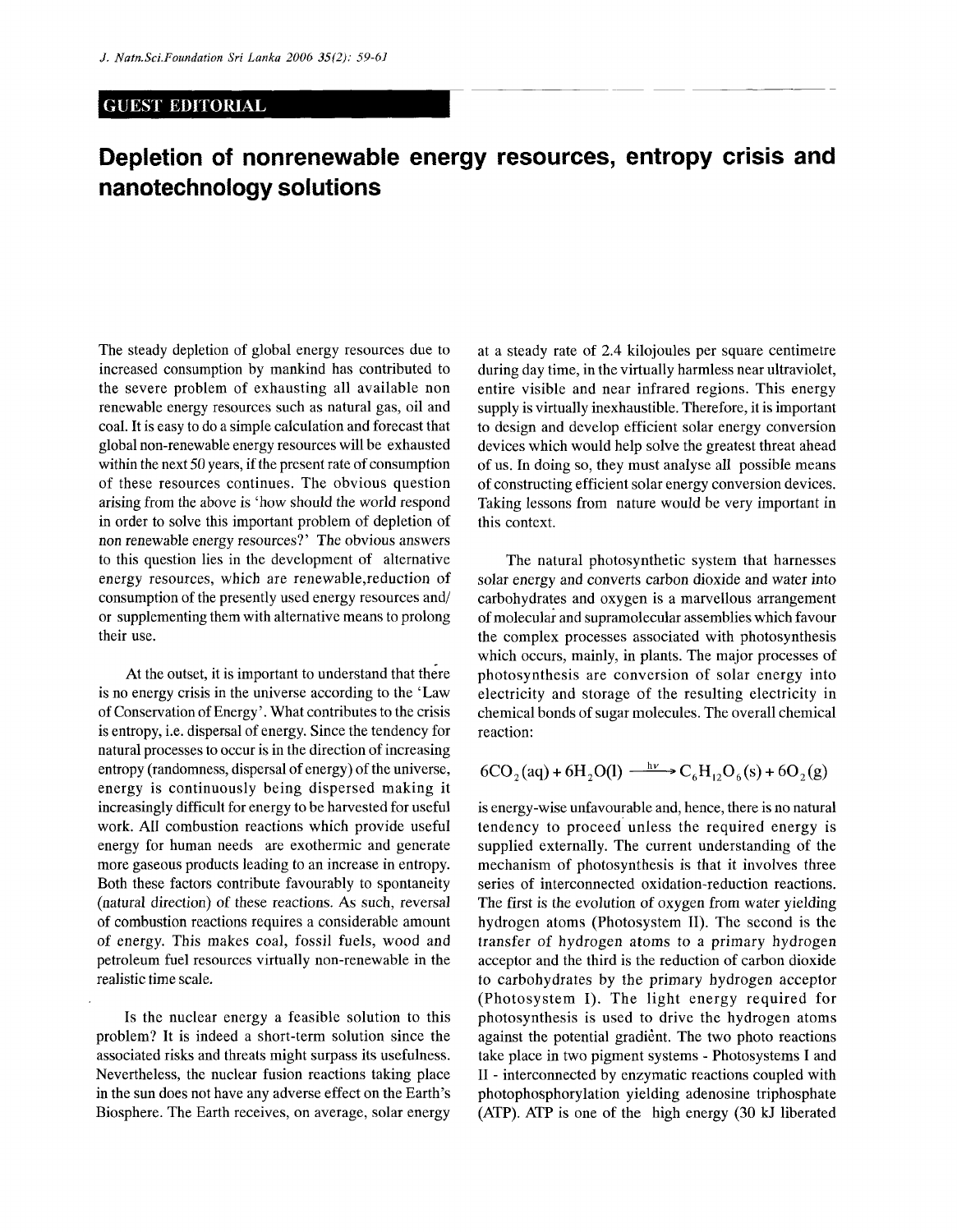upon hydrolysis per mole) compounds used in biological systems for chemical energy storage.

Undoubtedly, an artificial photosynthetic system should have molecular and supramolecular assemblies like those arranged in the natural photosynthetic system. Such systems must be capable of absorbing solar energy directed onto the Earth, separating the resulting charges, protecting the charges from various losses and transporting those to catalytic sites where the above mentioned half reactions become feasible. The global research efforts devoted to develop such systems and amount of money spent, on these activities in the last two decades are far too much to account in terms of realistic finite figures compared to actual success which is very small. However, nano-structured inorganic semiconductor hetero-junction solar cells and nanostructured dye-sensitized solar cells stand out as somewhat successful stories.

important nanoscale architecture in the areas of lightinduced electron transfer chemistry and solar energy conversion devices. Recent synthetic advances have contributed to the development of functionalised fullerenes which could be covalently linked with other molecules. The robustness and negligible change of structure due to electronic excitations and transfers guarantee the long term stability of fullerenes as electron acceptors in solar energy conversion devices. Carbon nanotubes (CNTs) share structural features common with fullerenes but are cylindrical in shape. The single cylinder type of rolled graphene sheets are called single-walled carbon nanotubes (SWCNTs) and those with several cocentric cylinders one placed within another forming a bundle of tubes are called multi-walled carbon nanotubes (MWCNTs). An SWCNT has exceptionally high tensile strength and is the material known so far to have the highest thermal conductivity and electronic conductivity exceeds that of silver and copper metals in the axial



Figure 1: Overall processes associated with photosynthesis

As we can see, nature induces problems for which solutions are there in nature itself. If we can unveil the valuable hidden secrets of nature, we can find solutions for the problems that we are faced with. It is the trained intelligent mind that is able to unveil the nature's hidden secrets that can serve as solutions to these problems. Further, accidental discoveries are blessings in disguise. In fact, the majority of important discoveries belong to this category. Curiosity of intelligent minds help uncover nature's hidden treasures. Two such recently discovered treasures are the so called 'Buckminster fullerenes' and 'carbon nanotubes'. The most common structures of fullerenes constitute 60 carbon atoms joined in the shape of a football. These structures comprise electron-rich hexagons and electron-deficient pentagons with extraordinary electron acceptor properties. A  $C_{60}$  molecule has a diameter of 7.8  $\AA$  (= 0.78 nm) and represents

direction but has virtually zero conduction in the lateral and radial directions. Thus, it not only exhibits extraordinary electron accepting properties but also provides high fields at the donor/CNT interfaces for exciton dissociation. Both these properties are useful for solar energy conversion devices. The CNT also has favourable field emission properties useful in fabricating Light Emitting Diodes (LED).

As far as light absorbing properties are concerned, both fullerenes and CNTs are only moderate absorbers. It would be ideal to have a separate unit to absorb light as in the natural system and to utilize porphyrins and phthalocyanins to fulfil this task. Indeed several porphyrin and phthalocyanin derivatives have already been coupled chemically through covalent linkages to fullerenes and CNTs, and the resulting supramolecular assemblies have